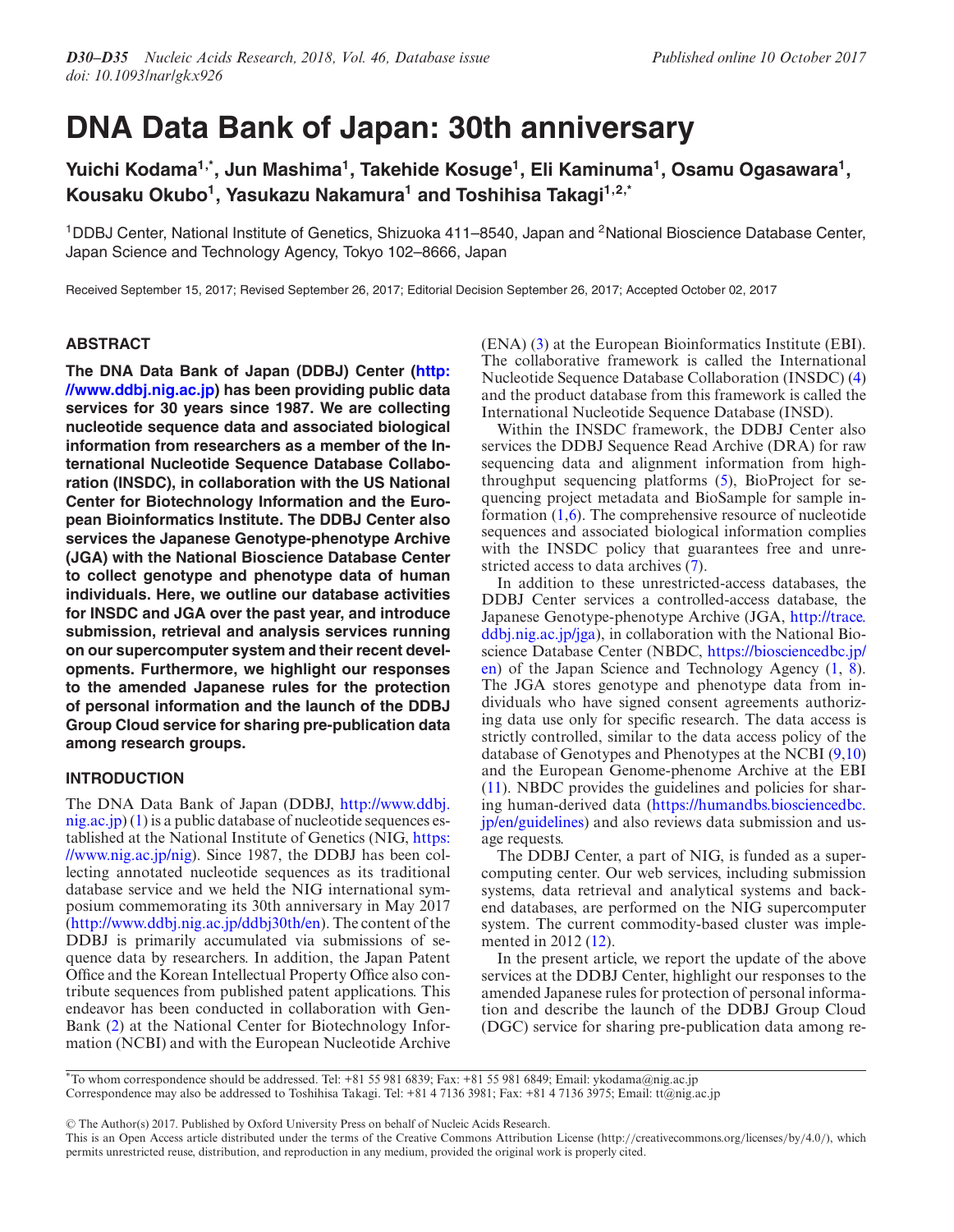search groups. All resources described here are available at <http://www.ddbj.nig.ac.jp> and most of the archival data can be downloaded at [ftp://ftp.ddbj.nig.ac.jp.](ftp://ftp.ddbj.nig.ac.jp)

## **DDBJ ARCHIVAL DATABASES**

## **Data contents: traditional DDBJ and the DDBJ sequence read archive**

In 2016, most of the nucleotide data submissions to the DDBJ were made by Japanese research groups (3750 times; 73.7%), with the rest coming from Thailand (198 times; 3.9%), Iran (186 times; 3.7%), Egypt (176 times; 3.5%), South Korea (168 times; 3.3%), China (151 times; 3.0%) and other countries and regions (462 times; 9.1%).

From this report, DDBJ periodical release includes not only conventional sequence data but also bulk sequence data, such as Whole Genome Shotgun (WGS) and Transcriptome Shotgun Assembly (TSA). Between June 2016 and May 2017, the DDBJ periodical release increased by 147 437 521 to 874 923 909 in terms of the number of entries and by 572 071 571 206 to 2 461 362 329 556 in terms of the number of base pairs. The periodical release does not include third party data (TPA) records [\(13\)](#page-5-0). The DDBJ contributed 7.23% of the entries and 3.79% of the total base pairs in the nucleotide sequence data of INSD. A detailed statistical breakdown of the number of records [is shown on the DDBJ website \(http://www.ddbj.nig.ac.jp/](http://www.ddbj.nig.ac.jp/breakdown_stats/prop_ent-e.html) breakdown stats/prop ent-e.html). Noteworthy large-scale data released from DDBJ are listed in Table [1.](#page-2-0)

In the period between June 2016 and May 2017, highthroughput sequencing data of 30 418 runs were registered to the DRA. Some of the RIKEN FANTOM5 transcript data (58 runs in total) used to generate a comprehensive atlas of 27 919 human long non-coding RNA genes and expression profiles across 1,829 samples from the major human primary cell types and tissues [\(14\)](#page-5-0) were released from the DRA (Table [1\)](#page-2-0).

## **Data contents: the Japanese genotype-phenotype archive (JGA)**

The JGA is a permanent archiving service for human genotype and phenotype data [\(8\)](#page-5-0). Submitters must remove any direct personal identifiers from metadata to be submitted to the JGA. After encrypting the submitted data, the JGA team stores them in the secure database. As of 17 August, 2017, the JGA had archived 104 studies (81 TB) of individual-level human datasets submitted by Japanese researchers. Submission of these studies was reviewed and approved by the Data Access Committee (DAC) at the NBDC. The summaries of 57 studies are avail[able to the public on both the JGA \(https://ddbj.nig.ac.jp/](https://ddbj.nig.ac.jp/jga/viewer/view/studies) jga/viewer/view/studies) and the NBDC (https://humandbs. [biosciencedbc.jp/en/data-use/all-researches\) websites. No](https://humandbs.biosciencedbc.jp/en/data-use/all-researches)table studies available for data access request include 'Standard epigenome mapping in human epithelial cells of the digestive and urogenital organs' (JGA study accession numbers JGAS00000000078–80) submitted by the Japanese team of the International Human Epigenome Consortium [\(http://crest-ihec.jp/english/index.html\)](http://crest-ihec.jp/english/index.html) and 'GWAS for atrial fibrillation in the Japanese population'

(JGAS00000000114), which is part of the BioBank Japan project that conducted genome-wide association analyses of over 200 000 Japanese participants related to 47 common diseases [\(15\)](#page-5-0). To access individual-level data of these public studies, users are required to make data access requests to the NBDC (https://humandbs.biosciencedbc.jp/ [en/data-use\). The DAC at the NBDC ensures that the stated](https://humandbs.biosciencedbc.jp/en/data-use) research purposes are compatible with participant consent and that the principal investigator and institution will abide by the NBDC guidelines and the specific terms and conditions imposed for a given dataset. Once access has been granted by the DAC, datasets with access permission can be downloaded with a secure software tool provided by the JGA. It is necessary for users to establish a secure computing facility for local use of the downloaded data according to the NBDC security guidelines.

## **Responses to the amended rules for protection of personal information**

The DDBJ Center handles personal information in compliance with Japanese laws and guidelines. The Act on the Protection of Personal Information (PPI Act, https://www.ppc. [go.jp/en/legal\) first established in 2003 defines the categories](https://www.ppc.go.jp/en/legal) of personal information that should be protected and how this should be achieved. Reflecting information and communication technology developments that have markedly increased the nature and usage of personal information, the PPI Act was amended. The following two amendments have had a major influence on the sharing of personal genotype and phenotype information. (i) Personal whole-genomelevel DNA sequence data are defined as 'individual identification code.' Even if all personal identifiers have been removed from the metadata linked to the whole-genomelevel DNA sequencing data, these data need to be handled as 'personal information' because the DNA sequences are inherently a code that could identify individuals. [\(2\)](#page-4-0) Personal information including the individual's race and medical history, which require special consideration so as not to cause unfair discrimination or prejudice against the individual, is defined as 'sensitive personal information.' To acquire sensitive personal information and provide it to others, researchers are in principle required to obtain informed consent from research participants. In accordance with the PPI Act amendment, the relevant ministries' ethical guidelines for medical and health research involving human subjects have also been amended. After the enforcement of these amended laws and guidelines on 30 May, 2017, to submit whole-genome-level personal genomic DNA sequencing data to our unrestricted- or controlled-access databases, the submitter needs approval from the NBDC, which checks whether the submission complies with the amended laws and guidelines.

## **DDBJ SYSTEM UPDATE**

#### **Submission services of biological data**

For annotated sequence submission to the traditional DDBJ database, we provide two systems: the Nucleotide Sequence Submission System (NSSS) [\(16\)](#page-5-0) and the Mass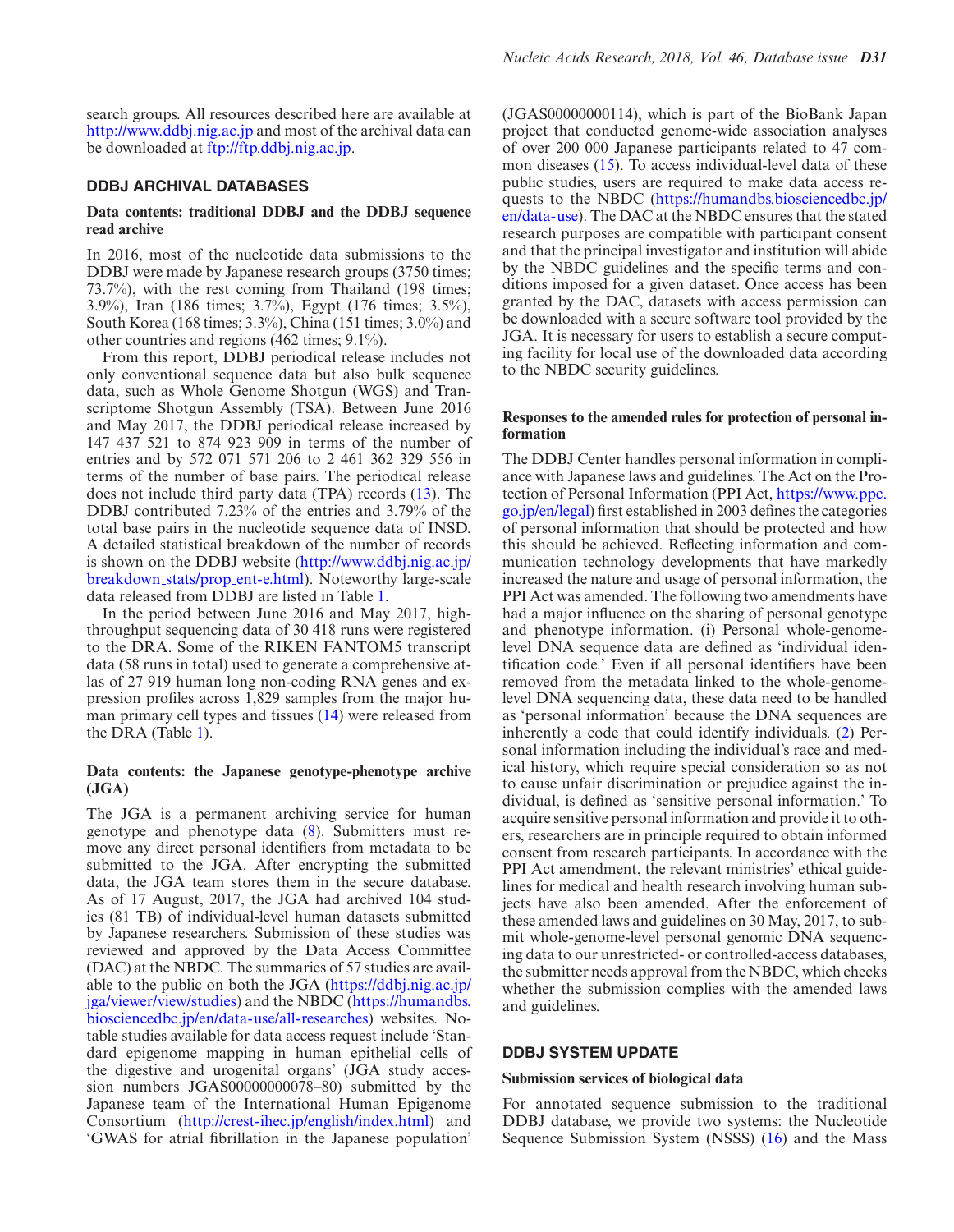<span id="page-2-0"></span>

| <b>Table 1.</b> List of large-scale data released by the DDBJ sequence databases from June 2016 to May 2017 |  |  |  |
|-------------------------------------------------------------------------------------------------------------|--|--|--|
|                                                                                                             |  |  |  |

| Data type     | Organism                                                         | Accession numbers for annotated<br>sequences (number of entries)                                       | Accession numbers for reads (submission<br>number)                 |
|---------------|------------------------------------------------------------------|--------------------------------------------------------------------------------------------------------|--------------------------------------------------------------------|
| Genome        | Japanese quail, Coturnix japonica                                | WGS: BASJ02000001-BASJ02009499                                                                         | DRR002288-DRR002301 (DRA000595)                                    |
|               | Japanese white stork (Ciconia boyciana)                          | $(9499$ entries)<br>BDFF01000001-BDFF01505419 (505 419                                                 | DRR055128-DRR055129 (DRA004460)<br>n/a                             |
|               | red-crowned crane (Grus japonensis)                              | entries)<br>WGS: BDFG01000001-BDFG01357545                                                             | n/a                                                                |
|               | Okinawa rail (Gallirallus okinawae)                              | (357 545 entries)<br>WGS: BDFH01000001-BDFH01768680                                                    | n/a                                                                |
|               | red algal species (Liagora japonica)                             | (768 680 entries)<br>WGS: BCQK01000001-BCQK01275014                                                    | DRR041863 (DRA003813)                                              |
|               |                                                                  | $(275 014$ entries)<br>WGS: BCQL01000001-BCQL01381344                                                  | DRR041864 (DRA003813)                                              |
|               | sub clover, Trifolium subterraneum cv.<br>Daliak                 | $(381 344$ entries)<br>CON: DF973112-DF976994 (3883<br>entries)                                        | DRR018263-DRR018264 (DRA002213)                                    |
|               |                                                                  | WGS: BCLP01000001-BCLP01066167<br>(66 167 entries)                                                     | DRR032035-DRR032043 (DRA003274)                                    |
|               | sub clover, Trifolium subterraneum cv.<br>Woogenellup            | WGS: BBPR01000001-BBPR01968279<br>(968 279 entries)                                                    | DRR018261-DRR018262 (DRA002213)                                    |
|               | water bear, Ramazzottius varieornatus                            | GSS: FT955276-FT997721 (42 446)                                                                        | n/a                                                                |
|               |                                                                  | entries)<br>WGS: BDGG01000001-BDGG01000199<br>$(199$ entries)<br>fosmid clones: AP013349-AP013352 (4   | DRR013908-DRR013910 (DRA001119)                                    |
|               |                                                                  | entries)<br>mitochondrion: AP017609 (1 entry)                                                          |                                                                    |
|               | quinoa, Chenopodium quinoa                                       | WGS: BDCQ01000001-BDCQ01024845<br>$(24845$ entries)                                                    | DRR057247-DRR057301 (DRA004558)                                    |
|               | pink oyster mushroom (Pleurotus                                  | WGS: BDGN01000001-BDGN01026934<br>$(26934$ entries)                                                    |                                                                    |
|               | salmoneostramineus)<br>Okinawa mozuku, Cladosiphon<br>okamuranus | CON: DF977685-DF978416 (732 entries)                                                                   | DRR059718-DRR059726 (DRA004654)                                    |
|               |                                                                  | WGS: BDDF01000001-BDDF01004525                                                                         |                                                                    |
|               | Japanese morning glory (Ipomoea nil)                             | (4525 entries)<br>WGS: BDFN01000001-BDFN01003416<br>$(3416$ entries)                                   | DRR013917-DRR013926 (DRA001121)                                    |
|               |                                                                  | mitochondrion: AP017303 (1 entry)<br>chloroplast: AP017304 (1 entry)<br>GSS: GA933005-GA974698 (41 694 | DRR024668 (DRA002710)<br>DRR048755-DRR048757 (DRA004158)<br>n/a    |
|               |                                                                  | entries)<br>n/a                                                                                        | RAD-Seq: DRR026831-DRR027252                                       |
|               | crown-of-thorns starfish, Acanthaster                            | CON: DF978489-DF980253 (1765                                                                           | (DRA002758)<br>DRR064078-DRR064083 (DRA004863)                     |
|               | planci                                                           | entries)<br>WGS: BDGF01000001-BDGF01018088<br>(18 088 entries)                                         |                                                                    |
|               |                                                                  | CON: DF980254-DF983527 (3,274<br>entries)<br>WGS: BDGH01000001-BDGH01019917<br>$(19917$ entries)       | DRR064073-DRR064077 (DRA004862)                                    |
|               | bitter gourd, Momordica charantia                                | WGS: BDCS01000001-BDCS01001052<br>$(1052$ entries)                                                     | DRR056762 (DRA004516)                                              |
|               | Para rubber tree, Hevea brasiliensis                             | WGS: BDHL01000001-BDHL01592579                                                                         | DRR057118-DRR057122 (DRA004548)<br>n/a                             |
|               | common fig, Ficus carica                                         | $(592 579$ entries)<br>WGS: BDEM01000001-BDEM01027995                                                  | n/a                                                                |
|               | shiitake mushroom, Lentinula edodes                              | (27 995 entries)<br>WGS: BDGU01000001-BDGU01001951                                                     | n/a                                                                |
| transcriptome | cherry salmon, Oncorhynchus masou<br>masou                       | $(1951$ entries)<br>TSA: IABA01000001-IABA01097925 (97<br>925 entries)                                 | DRR065944, DRR065945 (DRA004887)                                   |
|               | water bear, Ramazzottius varieornatus                            | EST: HY377478-HY448296 (70 819)<br>entries)                                                            | n/a                                                                |
|               | Chinese lantern (Physalis alkekengi var.<br>franchetii)          | TSA: IABG01000001-IABG01075221 (75<br>221 entries)                                                     | DRR048294-DRR048297 (DRA004085)                                    |
|               | cape gooseberry (Physalis peruviana)                             | TSA: IABH01000001-IABH01054513 (54<br>513 entries)                                                     | DRR048298-DRR048300 (DRA004085)                                    |
|               | jellyfish, Turritopsis sp. SK-2016                               | TSA: IAAF01000001-IAAF01090327 (90<br>327 entries)                                                     | DRR053671-DRR053676 (DRA004346)                                    |
|               | Japanese morning glory (Ipomoea nil)                             | EST: HY917605-HY949060 (31 456<br>entries)                                                             | n/a                                                                |
|               | Yamato shrimp (Caridina multidentata)                            | n/a<br>TSA: IABX01000001-IABX01137038                                                                  | DRR024544-DRR024549 (DRA002647)<br>DRR054560-DRR054562 (DRA004369) |
|               | sea slater (Ligia exotica)                                       | $(137038$ entries)<br>TSA: IABZ01000001-IABZ01111125                                                   | DRR054553-DRR054554 (DRA004368)                                    |
|               | common house spider (Parasteatoda                                | $(111 125$ entries)<br>TSA: IABY01000001-IABY01023144 (23                                              | DRR054577 (DRA004377)                                              |
|               | <i>tepidariorum</i> )                                            | 144 entries)<br>TSA: IACA01000001-IACA01110557                                                         | DRR054572-DRR054576 (DRA004370)                                    |
|               | Japanese cedar (Cryptomeria japonica)                            | $(110 557$ entries)<br>TSA: FX334350-FX347193 (12 844<br>entries)                                      | DRR001824-DRR001831 (DRA000521)                                    |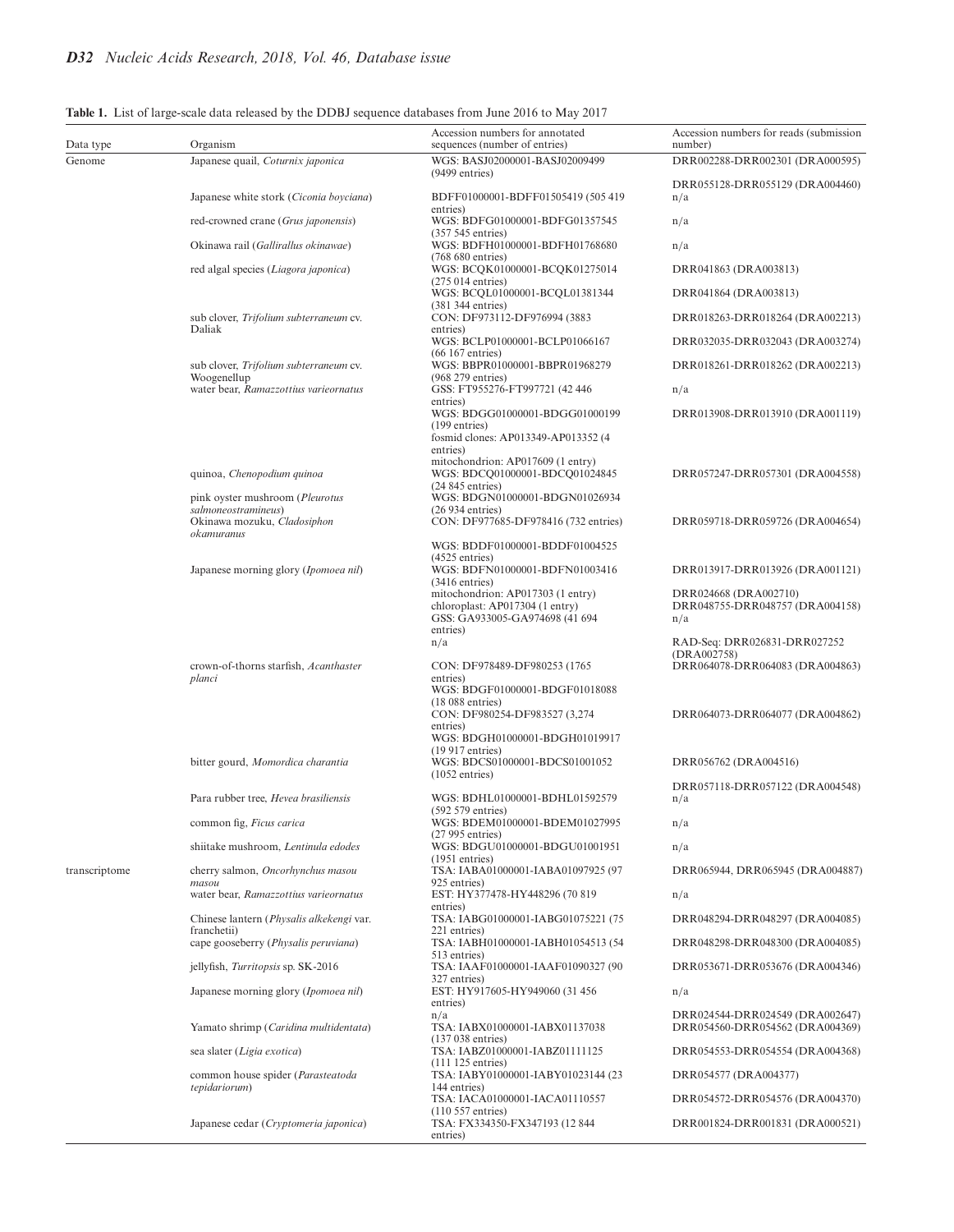|           |                                                | Accession numbers for annotated    | Accession numbers for reads (submission |
|-----------|------------------------------------------------|------------------------------------|-----------------------------------------|
| Data type | Organism                                       | sequences (number of entries)      | number)                                 |
|           |                                                | HTC (full length insert cDNA):     | n/a                                     |
|           |                                                | AK406520-AK407765,                 |                                         |
|           |                                                | AK407767-AK410326,                 |                                         |
|           |                                                | AK410328-AK410473,                 |                                         |
|           |                                                | AK410475-AK410519,                 |                                         |
|           |                                                | AK410521-AK410553,                 |                                         |
|           |                                                | AK410555-AK410823,                 |                                         |
|           |                                                | AK410825-AK411144,                 |                                         |
|           |                                                | AK411146-AK411166,                 |                                         |
|           |                                                | AK411168-AK411382,                 |                                         |
|           |                                                | AK411384-AK411486.                 |                                         |
|           |                                                | AK411488-AK411994,                 |                                         |
|           |                                                | AK411996-AK412150,                 |                                         |
|           |                                                | AK412152-AK412174,                 |                                         |
|           |                                                | AK412176-AK412481,                 |                                         |
|           |                                                | AK412483-AK413809,                 |                                         |
|           |                                                | AK413811-AK414131,                 |                                         |
|           |                                                | AK414133-AK414473.                 |                                         |
|           |                                                | AK414475-AK415106,                 |                                         |
|           |                                                | AK415108-AK416748,                 |                                         |
|           |                                                | AK416865-AK416866 (10 213 entries) |                                         |
|           |                                                | EST: FY225484-FY260943,            |                                         |
|           |                                                | FY261885-FY298838,                 |                                         |
|           |                                                | FY762882-FY780692 (90 225 entries) |                                         |
|           | ant (Diacamma sp. Okinawa-2006a)               | TSA: IACE01000001-IACE01168226     | DRR024699-DRR024728 (DRA002714)         |
|           |                                                | $(168 226$ entries)                |                                         |
|           | 1829 samples from the major human              | n/a                                | DRR063026-DRR063057 (DRA004812)         |
|           | ( <i>Homo sapiens</i> ) primary cell types and |                                    |                                         |
|           | tissues.                                       |                                    |                                         |
|           |                                                |                                    | DRR063058-DRR063070 (DRA004813)         |
|           |                                                |                                    | DRR063071-DRR063083 (DRA004814)         |

#### **Table 1.** Continued

Submission System (MSS) [\(17\)](#page-5-0). The NSSS is an interactive application to enter all items via a web-based form [\(http://www.ddbj.nig.ac.jp/sub/websub-e.html\)](http://www.ddbj.nig.ac.jp/sub/websub-e.html). The MSS involves a procedure to send large-scale data files directly [\(http://www.ddbj.nig.ac.jp/sub/mss](http://www.ddbj.nig.ac.jp/sub/mss_flow-e.html) flow-e.html). Both systems were enhanced to comply with the new rules of feature and qualifier usages (see [http://www.ddbj.nig.ac.jp/insdc/](http://www.ddbj.nig.ac.jp/insdc/icm2016-e.html#ft) icm2016-e.html#ft).

Submitters can register metadata to BioProject, BioSample and DRA by logging in and using the web interface [\(https://trace.ddbj.nig.ac.jp/D-way\)](https://trace.ddbj.nig.ac.jp/D-way). Human genotype and phenotype data can be submitted to the JGA by using secure upload software.

## **Retrieval and analysis services of biological data**

The DDBJ Center has provided the Web BLAST [\(18\)](#page-5-0), ClustalW [\(19,20\)](#page-5-0), vector sequences screening system Vec-Screen [\(http://ddbj.nig.ac.jp/vecscreen/vecscreen?lang=en\)](http://ddbj.nig.ac.jp/vecscreen/vecscreen?lang=en) [and Taxonomy browser TXSearch \(http://ddbj.nig.ac.jp/](http://ddbj.nig.ac.jp/tx_search) tx search) services, which receive requests from web interfaces. The DDBJ Center also provides the Web API for Bioinformatics (WABI) [\(21–23\)](#page-5-0) for large-scale data analysis and the RESTful Web API service that can process requests from computer programs. The WABI service includes BLAST, VecScreen, ClustalW, MAFFT [\(24,25\)](#page-5-0), getentry data retrieval system via accession numbers and the ARSA keyword search system for the DDBJ flat files [\(12\)](#page-5-0). We have semantically represented the DDBJ annotated sequence records into the Resource Description Framework (RDF) in collaboration with the Database Center for Life Science (DBCLS) [\(1,](#page-4-0)[26,27\)](#page-5-0). In collaboration with EBI ArrayExpress [\(28\)](#page-5-0), we have also mirrored the public ArrayExpress experiment, array, and Expres[sion Atlas data to our FTP site \(ftp://ftp.ddbj.nig.ac.jp/](ftp://ftp.ddbj.nig.ac.jp/mirror_database/arrayexpress) mirror database/arrayexpress) since December 2016.

# **DDBJ pipeline**

The DDBJ Read Annotation Pipeline (DDBJ Pipeline, [https://p.ddbj.nig.ac.jp\)](https://p.ddbj.nig.ac.jp) is a web service for annotation analysis of high-throughput DNA sequencing reads running on the NIG supercomputer [\(29\)](#page-5-0). We provide basic analytical functions of *de novo* assembly and reference sequence alignment using a Graphical User Interface. A *de novo* as-sembler, Canu [\(30\)](#page-5-0), has been added to the pipeline, which can be utilized only for long reads of Oxford Nanopore Technologies sequencers.

## **The NIG supercomputer**

The NIG supercomputer is composed of calculation nodes for general-purpose (554 thin nodes, each with 64 GB memory) and memory-intensive tasks including *de novo* assembly of sequencing reads (10 medium nodes, each with 2 TB of memory and one fat node with 10 TB of memory). The calculation nodes are interconnected with InfiniBand and the total peak performance of CPUs is 372 Tflops. To support massive I/O in the big-data analysis, the NIG supercomputer is equipped with 7.1 PB of the Lustre parallel distributed file system [\(http://www.lustre.org\)](http://www.lustre.org). The 5.5 PB MAID (Massive Array of Idle Disks) system is used for archiving large-scale sequencing data of the JGA and INSD's Sequence Read Archive while lowering power consumption  $(12)$ .

Between June 2016 and May 2017, the number of NIG supercomputer users increased from 2501 to 2951. The criteria for issuing a user login account are shown on the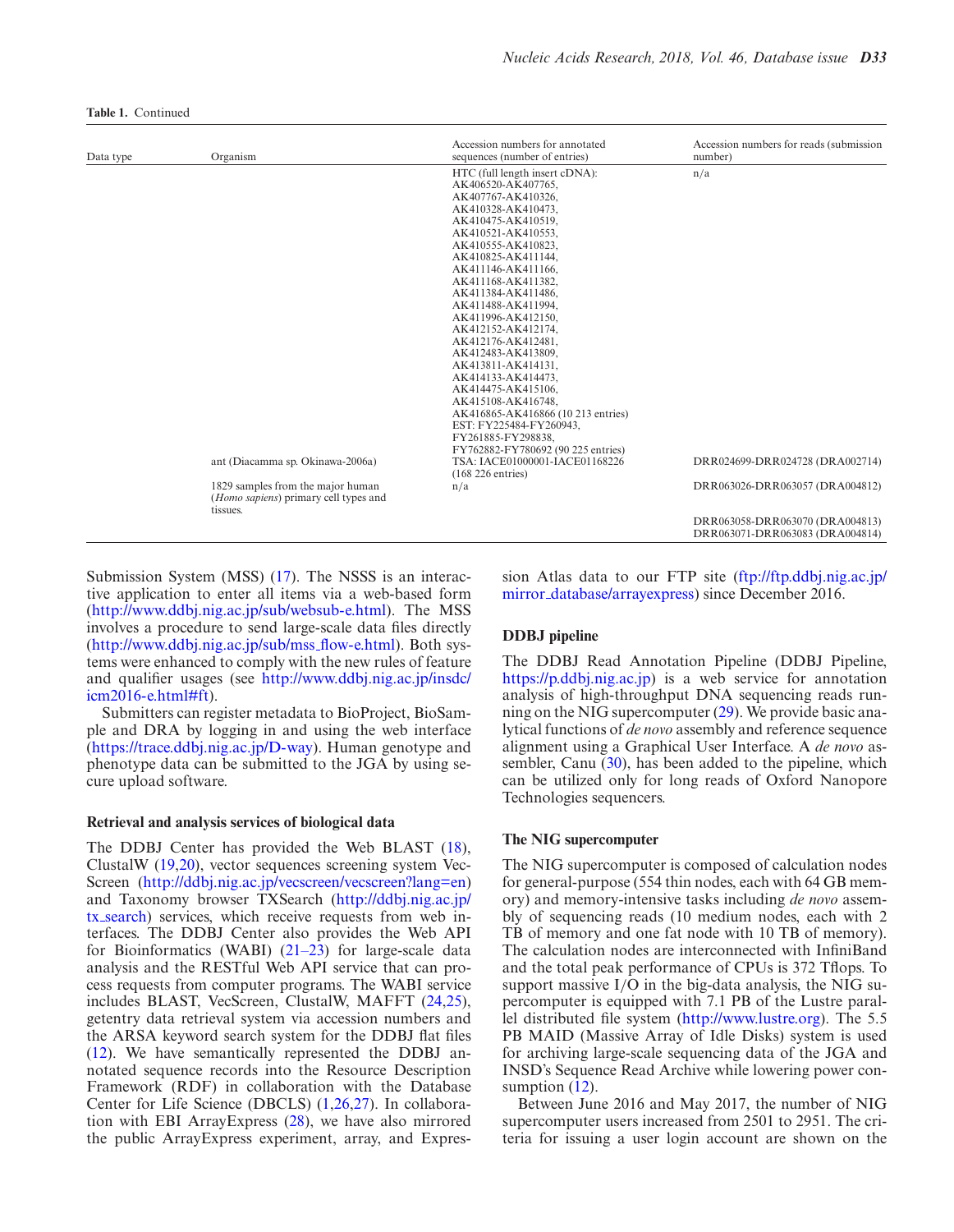<span id="page-4-0"></span>web page (https://sc.ddbj.nig.ac.jp/index.php/en/criteria[for-issuing-user-login-accounts\). For the convenience of](https://sc.ddbj.nig.ac.jp/index.php/en/criteria-for-issuing-user-login-accounts) the users, many biological datasets (listed at https://sc.ddbj. [nig.ac.jp/index.php/ja-availavle-dbs, Japanese only\) and](https://sc.ddbj.nig.ac.jp/index.php/ja-availavle-dbs) popular bioinformatics tools (listed at https://sc.ddbj.nig. [ac.jp/index.php/ja-avail-oss, Japanese only\) were installed](https://sc.ddbj.nig.ac.jp/index.php/ja-avail-oss) in the NIG supercomputer system. Since February 2017, we have started a billing system to share costs with users who use large-volume storage and reserve the calculation nodes for new jobs. We expect that we can promote efficient use of our computer resources and increase the sustainability of [our system by sharing operating costs with users \(https://sc.](https://sc.ddbj.nig.ac.jp/index.php/billing-system) ddbj.nig.ac.jp/index.php/billing-system, Japanese only).

## **DDBJ group cloud service for sharing pre-publication data**

As the sequencing technologies advance and the amount of genomic data generated grows, it becomes critical to store, analyze and share large-scale data with research collaborators efficiently. To facilitate the sharing and analysis of prepublication data among research groups, the DDBJ Center has operated a cloud-type service DGC on the NIG supercomputer since February 2017. In the DGC databases, users can upload and share their pre-publication data with their research collaborators in the data models which are identical to those of the public databases. Upon publication, users can submit their data by simply transferring the data from the DGC database to the corresponding public one of the DDBJ Center. The DGC hosts the AMED Genome [Group Sharing Database \(AGD\) \(http://trace.ddbj.nig.ac.](http://trace.ddbj.nig.ac.jp/agd/index_e.html) jp/agd/index e.html) as the first use case. In the AGD, researchers funded by the Japan Agency for Medical Research and Development (AMED, [http://www.amed.go.jp/en\)](http://www.amed.go.jp/en) upload and share their pre-publication raw personal genome sequencing data in the JGA's data model. Because the DGC is not a fully public service, the operating costs are shared with the DGC users.

## **FUTURE DIRECTION**

The ever-increasing volume of personal sequencing data makes it difficult for researchers to prepare their own secure computer resources with sufficient storage and computing power and to transfer large amounts of data online from public databases. To solve these issues, the NBDC certifies qualified secure supercomputer systems as 'Trusted Servers' and allows users to analyze the approved JGA dataset in the Trusted Servers in addition to their own servers. The DDBJ Center will provide the secured NIG supercomputer as a Trusted Server that is connected with the JGA system by a high-speed network, so users can smoothly download the JGA dataset and analyze their own personal genomic data in the same supercomputer.

To increase the discoverability of the JGA-archived human genomes, the DDBJ Center and NBDC collaborate to provide the Global Alliance for Genomics and Health beacon web service [\(https://beacon-network.org\)](https://beacon-network.org) to accept queries of specific alleles on the human reference genome.

The DDBJ Center has launched the Japan Alliance for [Bioscience Information portal site \(http://jbioinfo.jp/index.](http://jbioinfo.jp/index.html) html) in collaboration with NBDC, DBCLS and the Protein Data Bank Japan. We will develop this portal site as a one-stop service of databases and tools that are helpful in various fields of life science research.

## **ACKNOWLEDGEMENTS**

We gratefully acknowledge the support of Koji Watanabe, Chiharu Kawagoe and all members of the DDBJ Center for their assistance in data collection, annotation, release and software development. We thank Masanori Arita for organizing the NIG symposium commemorating the 30th anniversary of DDBJ and for helpful discussions. We are also grateful to Mari T. Minowa, Minae Kawashima, Kazunori Miyazaki and Nobutaka Mitsuhashi of NBDC as collaborators of the JGA project; Yasuhiro Tanizawa, Takako Mochizuki and Shota Morizaki for the DDBJ Pipeline updates; Takatomo Fujisawa and Toshiaki Katayama for validation and semantic representation of INSDC data; Yoshihiro Okuda for taxonomy search; Tazro Ohta of DBCLS and Ryota Yamanaka of Oracle Corporation Japan for the virtual machine collaboration; and Hidemasa Bono of DB-CLS, Amy Tang, Ugis Sarkans and Robert Petryszak of EBI for ArrayExpress data mirroring. We would also like to thank Kento Aida, Shigetoshi Yokoyama and Nobuyoshi Masatani of the National Institute of Information and Shinichi Miura and Satoshi Matsuoka of Tokyo Institute of Technology for establishing the computational infrastructure of the NIG supercomputer.

## **FUNDING**

Ministry of Education, Culture, Sports, Science, and Technology of Japan (MEXT) management expense grant for Inter-University Research Institute Corporation (to DDBJ Center); Grant-in-Aid for Scientific Research on Innovative Areas (Genome Science) (to DRA); NBDC of Japan Science and Technology Agency (to JGA). Funding for open access charge: MEXT management expense grant (to DDBJ Center).

*Conflict of interest statement.* None declared.

## **REFERENCES**

- 1. Mashima,J., Kodama,Y., Fujisawa,T., Katayama,T., Okuda,Y., Kaminuma,E., Ogasawara,O., Okubo,K., Nakamura,Y. and Takagi,T. (2017) DNA Data Bank of Japan. *Nucleic Acids Res.*, **45**, D25–D31.
- 2. Benson,D.A., Cavanaugh,M., Clark,K., Karsch-Mizrachi,I., Lipman,D.J., Ostell,J. and Sayers,E.W. (2017) GenBank. *Nucleic Acids Res.*, **45**, D37–D42.
- 3. Toribio, A.L., Alako, B., Amid, C., Cerdeño-Tarrága, A., Clarke, L., Cleland,I., Fairley,S., Gibson,R., Goodgame,N., Ten Hoopen,P. *et al.* (2017) European Nucleotide Archive in 2016. *Nucleic Acids Res.*, **45**, D32–D36.
- 4. Cochrane,G., Karsch-Mizrachi,I. and Takagi,T. (2016) The International Nucleotide Sequence Database Collaboration. *Nucleic Acids Res.*, **44**, D48–D50.
- 5. Kodama,Y., Shumway,M. and Leinonen,R. (2012) The sequence read archive: explosive growth of sequencing data. *Nucleic Acids Res.*, **40**, D54–D56.
- 6. Federhen,S., Clark,K., Barrett,T., Parkinson,H., Ostell,J., Kodama,Y., Mashima,J., Nakamura,Y., Cochrane,G. and Karsch-Mizrachi,I. (2014) Toward richer metadata for microbial sequences: replacing strain-level NCBI taxonomy taxids with BioProject, BioSample and Assembly records. *Stand. Genomic Sci.*, **9**, 1275–1277.